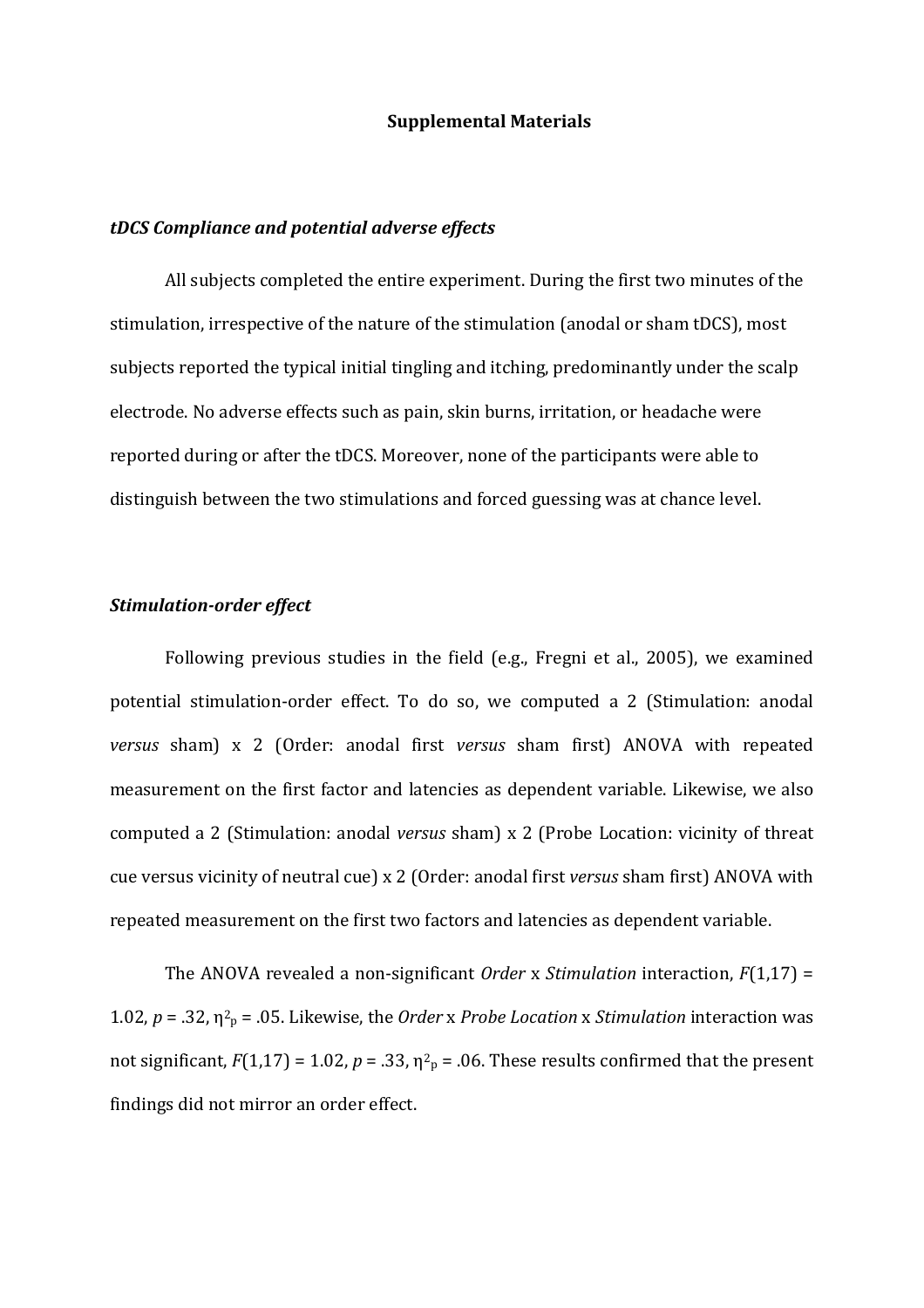## *Task-related Gender-effect*

Given that our sample only included female volunteers, we examined potential gender effect regarding the task-related material. We computed a 2 (Stimulation: anodal *versus* sham) x 2 (Probe Location: vicinity of threat cue versus vicinity of neutral cue) x 2 (Face-pairs gender: male *versus* female) ANOVA with repeated measurement on the three factors and latencies as dependent variable.

The ANOVA revealed that the 2 (Stimulation)  $x$  2 (Probe Location)  $x$  2 (Face-pairs Gender) was not significant,  $F(1,18) = .51$ ,  $p = .69$ , implying that the gender of the facepairs used during the probe discrimination task did not modulate the present findings.